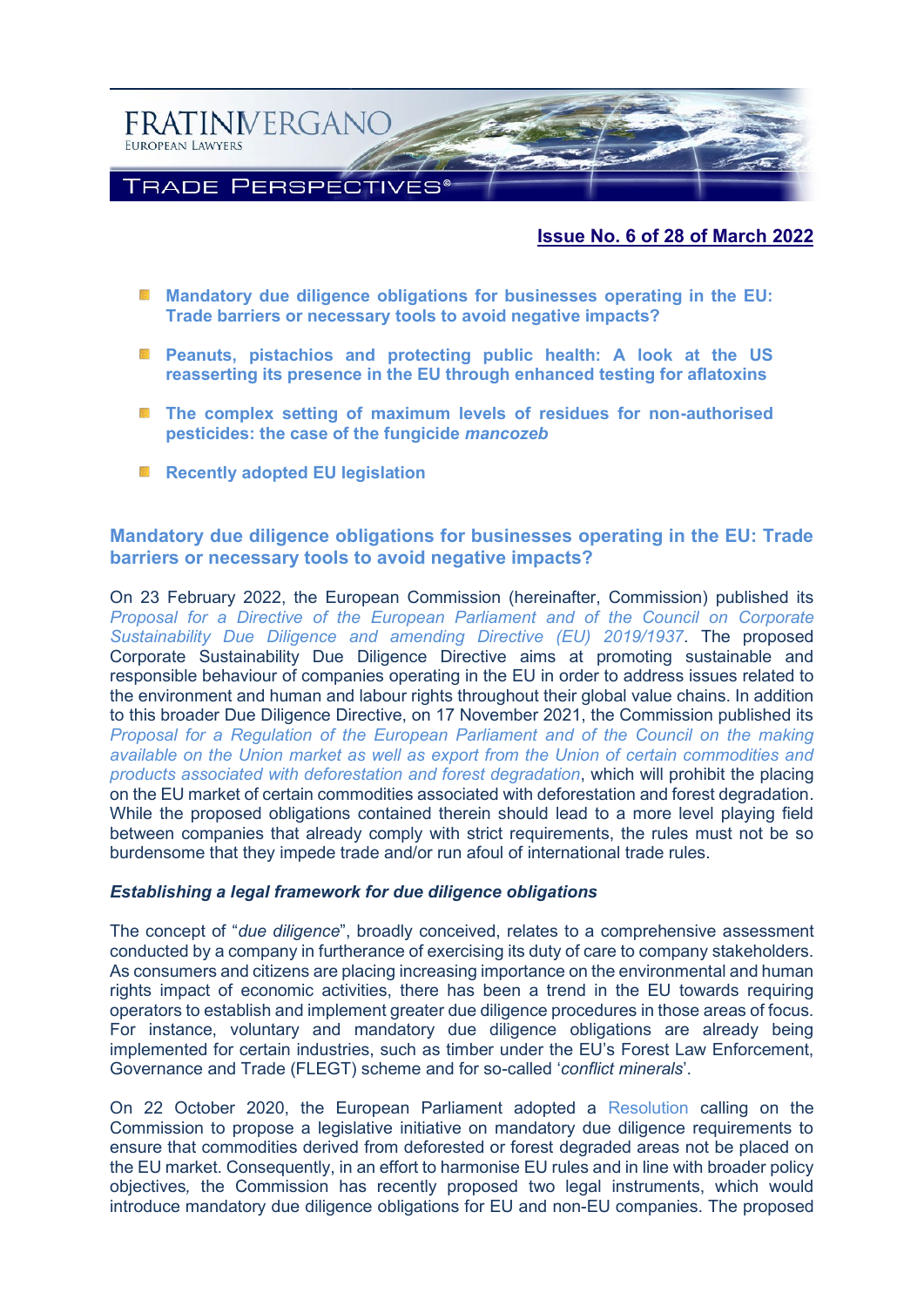Corporate Sustainability Due Diligence Directive would target issues related to the environment and human rights, while the proposed Regulation on deforestation-free products would only address deforestation and forest degradation.

### *The EU's Proposal for a Corporate Sustainability Due Diligence Directive*

In recent times, individual EU Member States have been developing policies that aim at making supply chains "*more sustainable*. In an attempt to augment the efficacy of those policies, these pioneering EU Member States have also put in place due diligence frameworks. In fact, the proposed Corporate Sustainability Due Diligence Directive builds on many of the features that already exist in due diligence requirements in Germany and France. For example, in 2017, France introduced a *Duty of Vigilance Law*, which imposes a legal obligation for companies to introduce a '*vigilance plan*' in order to identify, prevent, and address issues related to human rights and the environment throughout their supply chains. Other EU Member States have introduced similar due diligence legislation.

The proposed Directive would establish an EU-wide framework for corporate sustainability due diligence obligations, which could be a welcome development in view of the current piecemeal approach by individual EU Member States. However, as the proposed EU legal instrument is a Directive, its provisions must be '*transposed*' by all EU Member States into their respective legal systems, EU Member States may also decide to go beyond the exact rules of the Directive and be more demanding, in a phenomenon known as '*gold-plating*. EU Member States with established due diligence laws would be required to adjust them according to the future EU Directive and would be required to monitor compliance and implementation.

The proposed Directive would only apply to large EU companies (*i.e.*, those with more than 500 employees and a net turnover of more than EUR 150 million), large third-country companies operating in the EU market (*i.e.*, those with a turnover in the EU of more than EUR 150 million), and to smaller companies (*i.e.*, those with more than 250 employees and a turnover of more than EUR 40 million for EU companies, and a net turnover in the EU of more than EUR 40 million, but less than EUR 150 million, for non-EU companies) if at least 50% of this net turnover is generated in one or more "*high-risk*" industries defined by the Directive. More specifically, the proposed Directive identifies a broad range of industries as "*high-risk*" sectors, namely textiles, leather and related products, agriculture, forestry, fisheries, the manufacture of food products and mineral resources. Given the thresholds on size and turnover for a company to be subject to the due diligence obligations, small and medium-sized enterprises (hereinafter, SMEs) would be exempt from the obligations. However, SMEs would be indirectly impacted if they are part of the value chain of a covered company.

Under the proposed Directive, covered businesses would be required to introduce due diligence obligations into their corporate policies, including a Code of Conduct, in order to identify actual or potential adverse human rights and environmental impacts, such as inadequate workplace health and safety, exploitation of workers, greenhouse gas emissions, biodiversity loss, ecosystem degradation, and waste disposal. Obligations relating to value chains would apply upstream (*e.g.*, to producers of raw materials) and downstream (*e.g.*, to retailers, recyclers, and those dismantling the product), which means that companies would be required to identify actual and potential adverse impacts on human rights and the environment arising from both their own operations and those with whom the company would have an established business relationship, such as subsidiaries, contractors and subcontractors. Covered companies would be required to establish and effectuate due diligence action plans and provide contractual assurances to prevent or mitigate adverse impacts on human rights and the environment. Companies would also need to adopt measures to monitor their compliance with the due diligence obligations and to include a complaint procedure to allow for persons and organisations to submit complaints. The new obligations would likely lead to the addition of significant administrative burdens and related costs for impacted companies. In case of non-compliance, covered companies would also be subject to fines for harms committed by the company itself, or by their subsidiaries, contractors, and/or suppliers.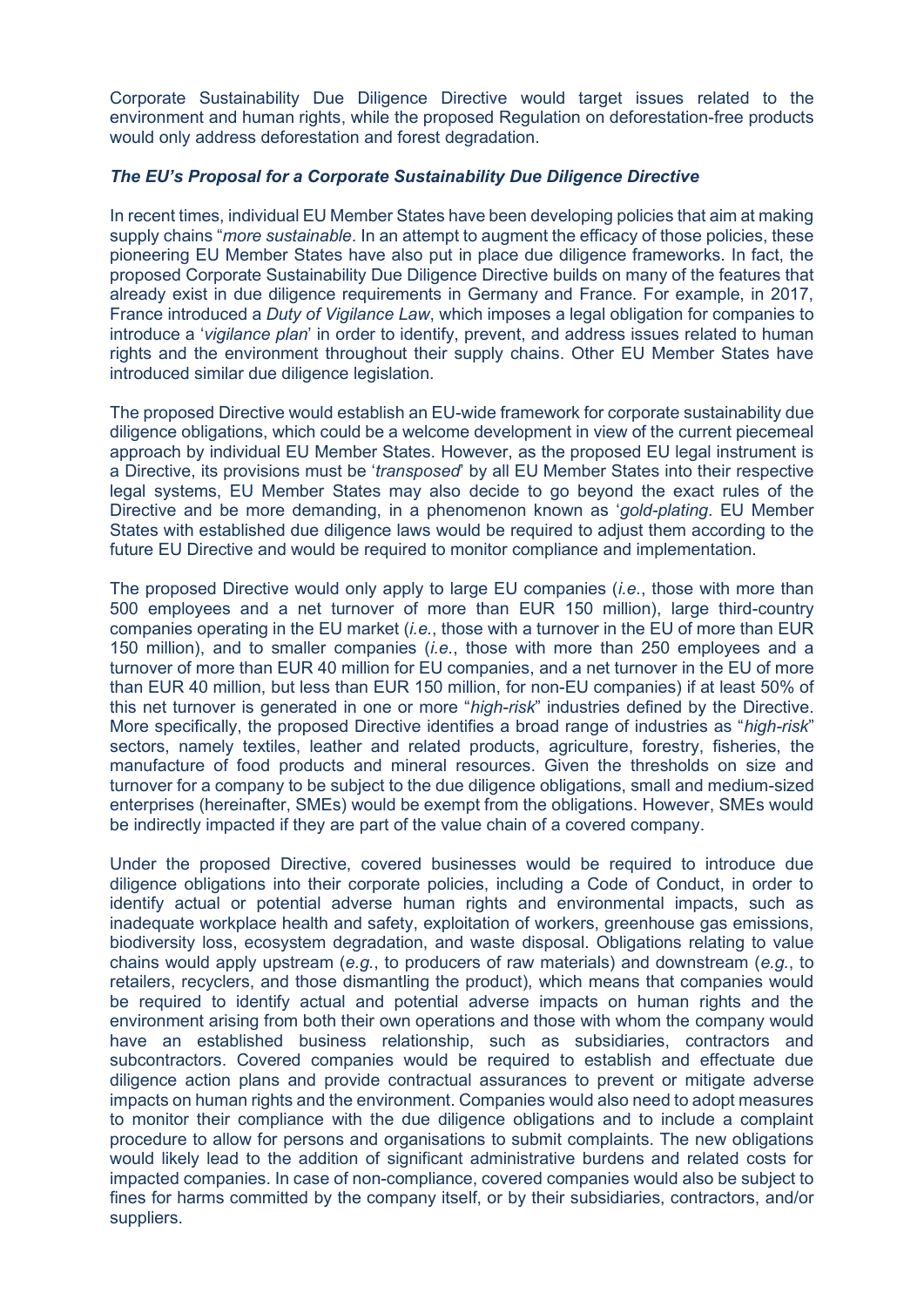### *Addressing deforestation and forest degradation*

The EU is also preparing a separate set of rules and due diligence obligations that would prohibit the placing on the EU market of certain commodities associated with deforestation and forest degradation. The proposed Regulation on deforestation and forest degradation would cover six commodities purportedly linked to deforestation and forest degradation, namely cattle, cocoa, coffee, palm oil, soya, and wood. The proposed Regulation would prohibit the placing on the EU market of such commodities and their export from the EU market "*unless they are deforestation-free and have been produced in accordance with the relevant legislation of the country of production*". In this regard, the commodities and products subject to the new rules would need to be accompanied by a due diligence statement. The EU already follows a similar approach under *[Regulation \(EU\) No 995/2010 of the European Parliament and of the](https://eur-lex.europa.eu/legal-content/EN/ALL/?uri=celex:32010R0995)  [Council of 20 October 2010 laying down the obligations of operators who place timber and](https://eur-lex.europa.eu/legal-content/EN/ALL/?uri=celex:32010R0995)  [timber products on the market](https://eur-lex.europa.eu/legal-content/EN/ALL/?uri=celex:32010R0995)* (the EU's Timber Regulation), an instrument that would be repealed by the new Regulation. More specifically, the due diligence procedure laid out in the proposed Regulation includes three elements that would have to be complied with by operators (*i.e.*, any natural or legal person placing commodities and products on the EU market or exports them from the EU) "*with regard to all relevant commodities and products supplied by each particular supplier*": 1) Information requirements, including, *inter alia*, documents and data demonstrating that the relevant commodities and products are compliant; 2) A risk assessment, which is to include, *inter alia*, an assessment of the prevalence of deforestation or forest degradation in the country, region, and area of production of the relevant commodity or product; and 3) Certain risk mitigation measures.

Importantly, the proposed Regulation would derive the due diligence requirements from a benchmarking system that is to categorise countries on the basis of their perceived risk of deforestation and forest degradation. The proposed Regulation foresees three categories of countries: 1) Low risk; 2) Standard risk; and 3) High risk. On the basis of the risk level, the obligations for operators and EU Member States' authorities would vary. Notably, operators from low risk countries would have less onerous due diligence obligations relative to those in high-risk countries, who must, *inter alia*, provide a risk assessment "*to establish whether there is a risk that the relevant commodities and products intended to be placed on or exported from the Union market are non-compliant with the requirements of this Regulation*". Such categorisation could become an important, and potentially divisive factor (if not discriminatory, depending on its application and on the criteria used to 'label' countries under the three categories of risk), with significant implications for businesses and traders.

### *Square pegs and round holes: Does WTO law provide a solid source for challenging the EU's due diligence legislation?*

Given the expansive scope and application of the due diligence obligations contained in the proposed Directive and/or the proposed Regulation, there is little doubt that their adoption would have a significant impact on trade. There are interesting questions, however, with respect to which areas of WTO law might, or could, be invoked in an attempt to scrutinise or challenge either piece of legislation. As the primary focus of the proposed Directive or the proposed Regulation is ostensibly on establishing company procedures relating to internal operations, rather than on a product itself, the connection between the '*measure*' and a given impacted product is relatively attenuated. As such, complex concepts, such as those related to whether a measure aims at addressing non-product-related process and production methods (hereinafter, NPR-PPMs), could, where applicable, lead to a measure's exclusion from the scope of certain agreements (*e.g*., the TBT Agreement). Nevertheless, one can still imagine a country availing itself of some of the typical pathways used in challenging productbased measures. Indeed, the EU could, where relevant, potentially be challenged for having breached GATT-based obligations relating to, *inter alia*, most-favoured nation treatment (under Article I:1), national treatment (under Article III:4) and/or as part of a claim that a given measure represents a '*restriction*' on imports (under Article XI:1). Ultimately, regardless of whether the rules are perfectly suited to challenge certain obligations contained in the proposed due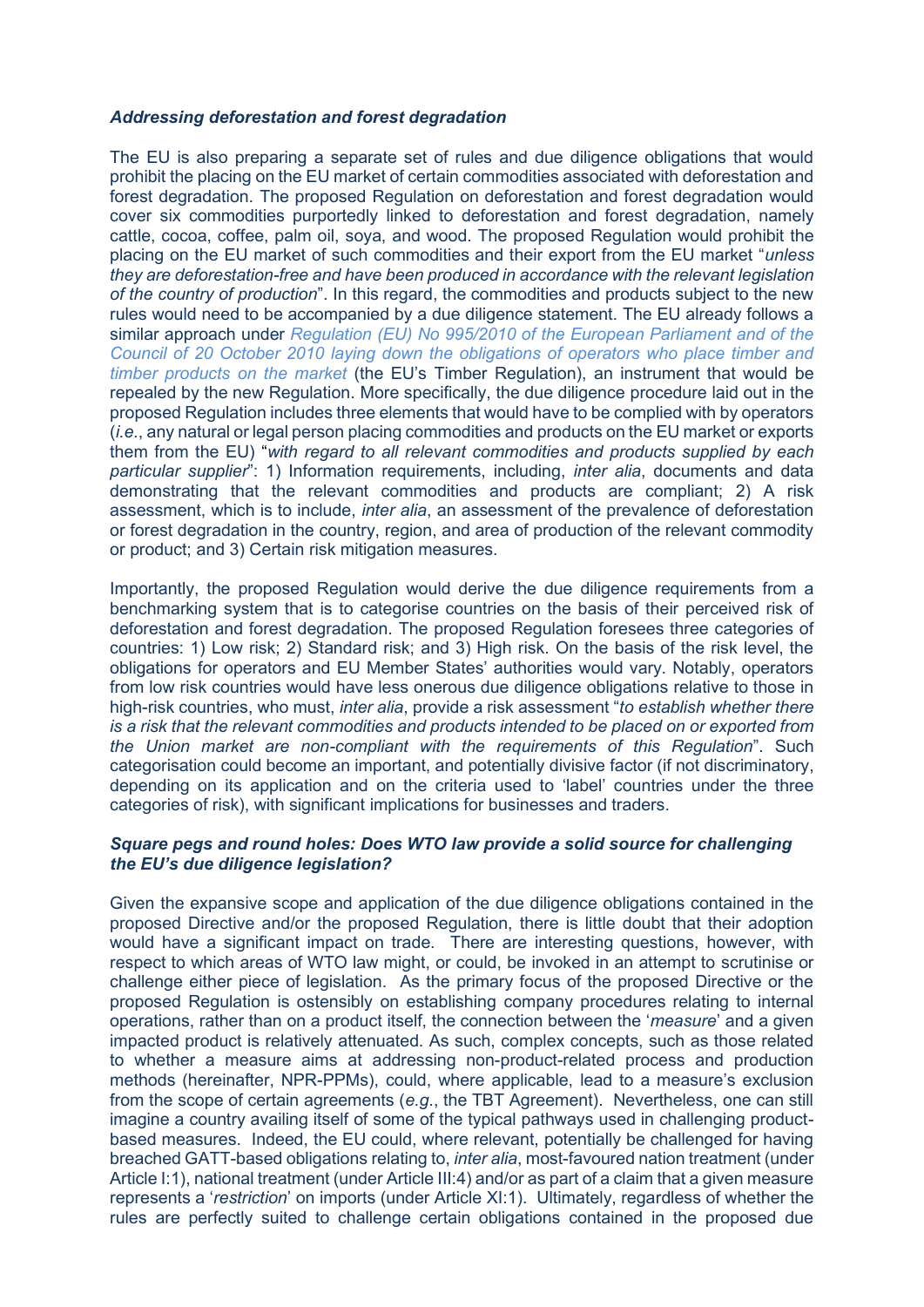diligence legislation, the significant impact that is apt to accrue to companies, their products, and trade more generally, due to this legislation, makes it quite likely that WTO challenges would be raised.

### *Conducting due diligence on the proposed legislation*

The Commission's Proposals will now be discussed by EU Member States gathered in the Council of the EU and by the European Parliament. Together with the Commission, these institutions will need to find agreement on common texts. Discussions on the due diligence obligations are ongoing, and the final texts may very well be a compromise between the positions of the various EU Institutions involved in the discussions. Given the impact on entire value chains, not to mention the potential for market prohibitions on certain commodities covered by the proposed Regulation on deforestation and forest degradation, interested stakeholders should actively participate in the legislative debate and engage in all relevant *fora*  to ensure that an adequate balance is struck between the due diligence obligations and the necessary efforts and costs for the covered companies, whose trade with the EU will be inevitably impacted.

# <span id="page-3-0"></span>**Peanuts, pistachios and protecting public health: A look at the US reasserting its presence in the EU through enhanced testing for aflatoxins**

On 8 February 2022, the Agricultural Marketing Service (hereafter, AMS) of the US Department of Agriculture (hereafter, USDA) announced the addition of peanuts that are destined for the European Union (EU) to the *Laboratory Approval Program for Analysis of Aflatoxins* (hereafter, LAP-Aflatoxin) at the request of the *American Peanut Council* (hereafter, APC). The aim of adding these testing measures is to stem the precipitous drop in peanut exports to the EU experienced by US growers over the last few years due to, *inter alia*, rigid enforcement of EU health and food safety standards relating to aflatoxins. In so doing, the US peanut industry ostensibly hopes to emulate the largely successful steps taken by pistachio growers in the creation and development of the *Pistachio Export Aflatoxin Reporting* (PEAR) Program.

# *Maximum levels for contaminants*

When it comes to pistachios, peanuts and a host of other similar commodities, aflatoxins are a persistent cause of concern. Aflatoxins are naturally occurring contaminants of the family of mycotoxins (*i.e.*, toxic chemical compounds generating in moulds that especially develop in warm and humid conditions and occur mainly in tree nuts (*e.g.*, almonds, Brazil nuts, cashews, hazelnuts, pecans, pistachios, and walnuts), ground nuts (*e.g.*, peanuts), figs, other dried fruits, crude vegetables oils, cocoa beans, and maize. According to studies, aflatoxin B1 is the most common aflatoxin found in food and among the most potent genotoxic and carcinogenic mycotoxins (though aflatoxins B2, G1, and G2 are also considered as "*probable human carcinogeni*c" according to a study conducted by the *International Agency for Research on Cancer* (IARC)). High levels of aflatoxins exposure may result in chronic liver damage or liver cancer, as well as to stunted growth and delayed development in children (see *Trade Perspectives*, [Issue No. 7 of 10 April 2020\)](http://www.fratinivergano.eu/en/trade-perspectives/issue-number-7-10-april-2020/#_The_EFSA_confirms).

Given the concerns related to aflatoxins in food generally, and aflatoxins in peanuts, in particular, there has been an ongoing debate about what the maximum allowable levels ought to be. In the US, one of the world's largest growers of peanuts, pursuant to *[21 U.S. Code §](https://www.govinfo.gov/content/pkg/USCODE-2011-title21/pdf/USCODE-2011-title21-chap9-subchapIV-sec342.pdf)  [342\(a\)\(1\),](https://www.govinfo.gov/content/pkg/USCODE-2011-title21/pdf/USCODE-2011-title21-chap9-subchapIV-sec342.pdf) on adulterated food,* as elaborated by *Compliance Policy Guide Sec. 570.375, Aflatoxins in Peanuts and Peanut Products*, the Food and Drug Administration (hereafter, FDA) has established a maximum (or '*action*') level of 20 μg/kg or parts per billion (ppb) for total aflatoxins (*i.e.*, B1, B2, G1, and G2) in peanuts. As a practical matter, the US peanut industry voluntarily applies a more stringent level of 15 μg/kg for total aflatoxins and industry leaders have touted their belief in the appropriateness of this standard. The Chairman of the *U.S. Peanut Federation* and CEO of the Georgia-based *Premium Peanut Company*, Mr. *Karl*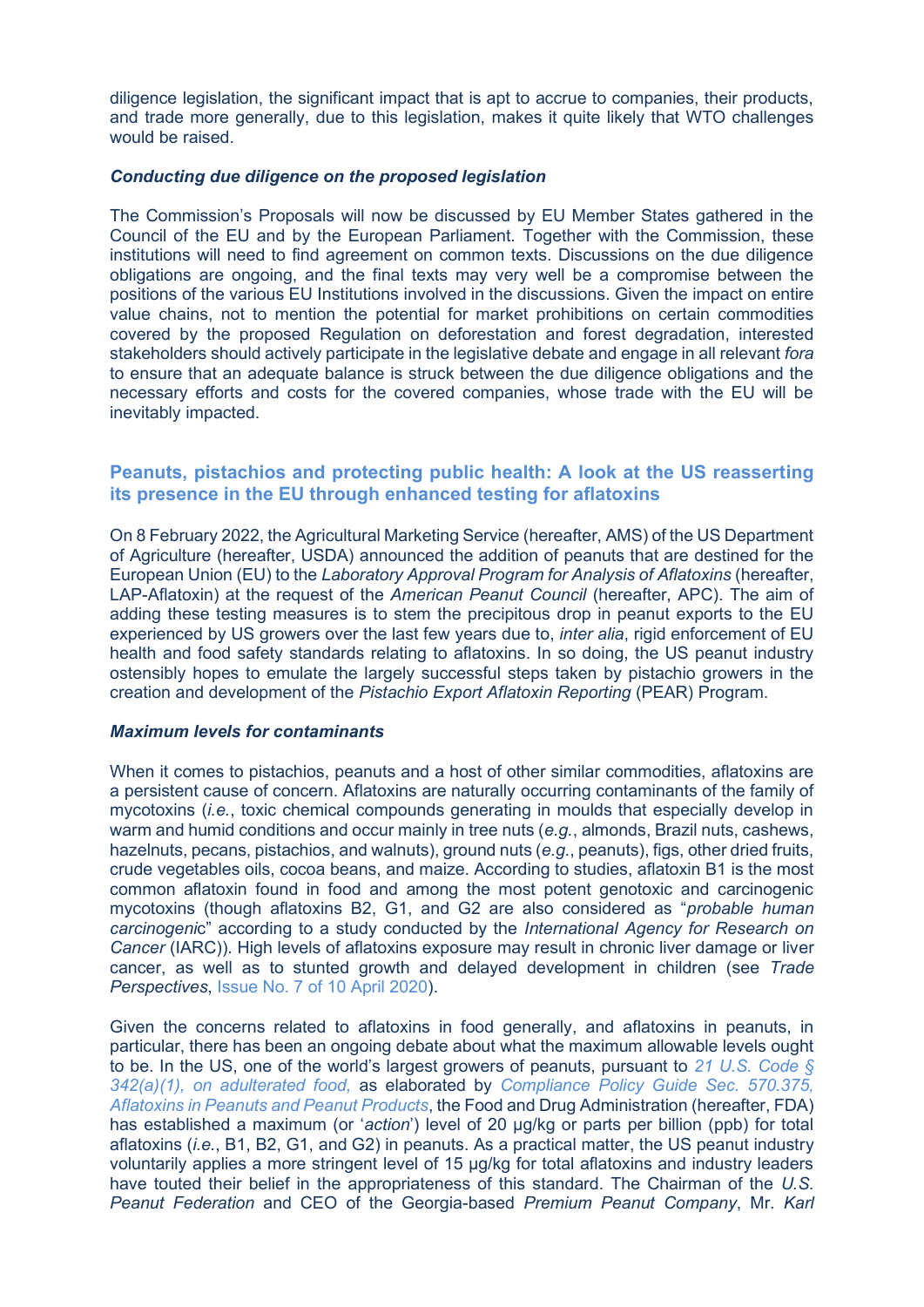*Zimmer*, noted that "*The frustrating thing is that we truly believe (U.S. peanuts) are safe and our customers in Europe want to buy them*".

Notably, the US industry's standards for maximum aflatoxins are comparable to those recommended by the *Codex General Standard for Contaminants and Toxins in Food and Feed* (hereinafter, *Codex*). The *Codex* sets the maximum levels for total aflatoxins B1, B2, G1 and G2 at 15 μg/kg, regardless of whether peanuts are meant for further processing or are "*readyto-eat*" (though, restrictions relating to the latter category, are under discussion). By comparison, for almonds, Brazil nuts, hazelnuts and pistachios, the *Codex* establishes a range of maximum levels from 10 to 15 μg/kg, depending on whether they are ready-to-eat products or intended for further processing.

For its part, the EU has adopted the *Codex* standard in *[Commission Regulation \(EC\) No](https://eur-lex.europa.eu/legal-content/EN/ALL/?uri=celex%3A32006R1881)  [1881/2006 of 19 December 2006 setting maximum levels for certain contaminants in foodstuffs](https://eur-lex.europa.eu/legal-content/EN/ALL/?uri=celex%3A32006R1881)* for peanuts that will undergo further processing (*i.e.*, 15 μg/kg), but provides much stricter standards for "*ready-to-eat*" peanuts, setting the maximum level for total aflatoxins (*i.e.*, B1, B2, G1 and G2) at 4 μg/kg and, importantly, introducing a dedicated maximum level for aflatoxin B1 at 2 μg/kg. The maximum level for B1 in peanuts that will be further processed is set at 8 μg/kg.

| <b>Peanuts for further processing</b>     | <b>Peanuts ready-to-eat</b>              |
|-------------------------------------------|------------------------------------------|
| Tolerance in ug/kg (ppb)                  | Tolerance in µg/kg (ppb)                 |
| Legal ( <i>i.e.</i> , USDA) $-$ 20 Total* | Legal ( <i>i.e.</i> , USDA) $-$ 20 Total |
| Industry Standard - 15 Total              | Industry Standard - 15 Total             |
| 15 Total                                  | <b>Under discussion</b>                  |
| 15 Total                                  | 4 Total                                  |
| 8(B1)                                     | 2(B1)                                    |
|                                           |                                          |

Regulatory levels for aflatoxins in peanuts (\*Total: includes B1, B2, G1 and G2)

# *The impact on the US peanuts industry*

Even while the rigorous EU standards were nominally in place, the US managed to establish a robust presence in the EU market for its peanuts. This presence reached a crescendo in the year 2017, when the US exported peanuts with a total value of USD 175 million to EU buyers, and in 2018, when that amount increased to USD 197 million. More recently, however, a renewed attention by the EU to the aflatoxin maximum levels has had a serious impact on the amount of US peanut exports to the EU. This, arguably, began in 2019 with an [audit](https://www.google.com/url?sa=t&rct=j&q=&esrc=s&source=web&cd=&ved=2ahUKEwiqkfH7tub2AhWE8LsIHZW5BCYQFnoECAMQAQ&url=https%3A%2F%2Fec.europa.eu%2Ffood%2Faudits-analysis%2Fact_getPDF.cfm%3FPDF_ID%3D14809&usg=AOvVaw3E6nc2w6FJmoDCgQEDVMvd) conducted by the European Commission's Directorate-General for Health and Food Safety (DG SANTE) on the ability of exporting country systems to adequately test aflatoxin contamination in peanuts sent to the EU. In the US case, the assessment found that testing was primarily geared towards ensuring conformity with the acceptable US maximum levels, which are less stringent than the EU maximum levels. Following the audit, increased incidents of non-compliance of peanut consignments originating in the US with the applicable EU aflatoxin maximum levels prompted the EU to increase the frequency of checks on peanuts arriving from the US from 10% to 20%, beginning in late November 2021 under *[Commission Implementing Regulation](https://eur-lex.europa.eu/legal-content/EN/TXT/?uri=CELEX%3A02019R1793-20220106)  [\(EU\) 2019/1793 of 22 October 2019 on the temporary increase of official controls and](https://eur-lex.europa.eu/legal-content/EN/TXT/?uri=CELEX%3A02019R1793-20220106)  [emergency measures governing the entry into the Union of certain goods from certain third](https://eur-lex.europa.eu/legal-content/EN/TXT/?uri=CELEX%3A02019R1793-20220106)  [countries](https://eur-lex.europa.eu/legal-content/EN/TXT/?uri=CELEX%3A02019R1793-20220106)*. The negative impact of the overall increased attention on aflatoxins in US peanuts can be seen in the trade statistics, where the export value to the EU decreased from the high of USD 197 million in 2018 to USD 153 million in 2019 and a mere USD 71 million in 2020. The decrease in value corresponds with recent declines in overall volume shipped. That downward trajectory appears to have continued in 2021 and, given the increased checks, is unlikely to change course in the near term.

In recognition of the difficulties facing their industry, US peanut growers directed their disappointment not only at the EU, but also at the relevant US authorities. In addition to calling for the US to facilitate meetings between industry leaders and EU authorities, additional technical support was also desired. This latter concern led the FDA and the US peanut industry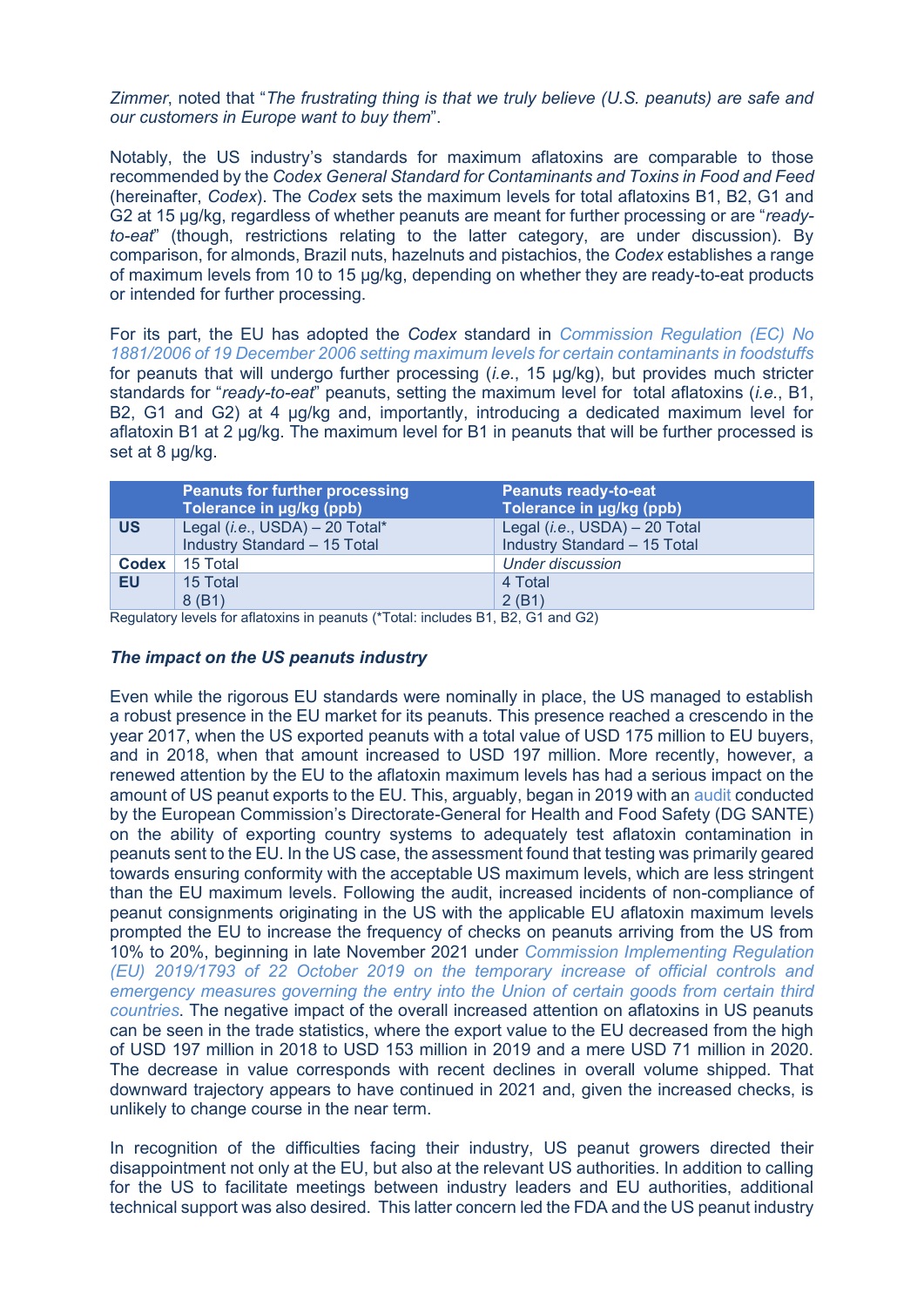to seek the USDA's assistance in launching specific aflatoxin testing for US grown peanuts destined for the EU. The USDA mechanism for effectuating such a request is the *Laboratory Approval Program* (hereinafter, LAP), which establishes requirements relating to good laboratory, quality assurance, and control practices in line with international standards. The LAP is administered by the *Laboratory Approval Service* (hereinafter, LAS) Branch, which, according to the USDA "*approves, or accredits, laboratories to perform testing services in support of domestic and international trade"*. In response to the APC's request, eleven laboratories have been approved to test aflatoxin levels in peanuts destined for export to the EU. In these facilities, peanuts intended for the EU market are tested in accordance with *Commission Regulation (EC) No 401/2006 of 23 February 2006 laying down the methods of sampling and analysis for the official control of the levels of mycotoxins in foodstuffs*. Obviously, the objective of adopting these methods is to detect aflatoxin levels at or above the limits established by *Commission Regulation (EC) No 1881/2006*. That is why, based upon the testing methodology, LAP-Aflatoxin procedures contemplate the provision of "*interpretation statements*" that aver to a given lot's conformity with EU-mandated maximums for aflatoxin (in total or for just B1) in both peanuts requiring further processing, as well as "*ready-to-eat*" peanuts.

The short-term goals associated with establishing this type of testing in the US are to decrease the number of peanut exports to the EU that are rejected and, further, to establish sufficient trust necessary to decrease the percentage of EU-imposed checks on imports of US peanuts and, ultimately, to remove any increased controls. A more ambitious, long-term aim would be to again allow pre-export checks to suffice in the export process in line with Article 73 of *[Regulation \(EU\) 2017/625 of the European Parliament and of the Council of 15 March 2017](https://eur-lex.europa.eu/legal-content/EN/TXT/?uri=celex%3A32017R0625)  [on official controls](https://eur-lex.europa.eu/legal-content/EN/TXT/?uri=celex%3A32017R0625)*. Such pre-export controls replace or reduce the documentary, identity and physical controls upon importation into the EU. From 2008 to 2015, US peanuts benefitted from such pre-export controls, on the basis of *[Commission Decision 2008/47/EC of 20](https://eur-lex.europa.eu/legal-content/EN/TXT/?uri=CELEX:32008D0047)  [December 2007 approving the pre-export checks carried out by the United States of America](https://eur-lex.europa.eu/legal-content/EN/TXT/?uri=CELEX:32008D0047)  [on peanuts and derived products thereof as regards the presence of aflatoxins](https://eur-lex.europa.eu/legal-content/EN/TXT/?uri=CELEX:32008D0047)*, which was repealed by *[Commission Implementing Regulation \(EU\) 2015/949 of 19 June 2015 approving](https://eur-lex.europa.eu/legal-content/EN/TXT/?uri=CELEX%3A02015R0949-20170717)  [the pre-export checks carried out on certain food by certain third](https://eur-lex.europa.eu/legal-content/EN/TXT/?uri=CELEX%3A02015R0949-20170717) countries as regards the [presence of certain mycotoxins,](https://eur-lex.europa.eu/legal-content/EN/TXT/?uri=CELEX%3A02015R0949-20170717)* a regulation that only allows US almonds to benefit from preexport checks.

# *Lessons from the US pistachio industry*

The US peanut industry might be able to emulate the successful steps taken by US pistachio exporters in the creation and development of the PEAR program. The PEAR program was developed by the *Administrative Committee for Pistachios* (ACP) to meet EU expectations for a formal aflatoxin control program for US pistachio exports to EU Member States, specifically under *Regulation (EC) No. 1881/2006* and provides standardised reporting of sampling to the Commission, analytical aflatoxin testing in USDA-approved laboratories, program verification audits by the USDA-*Specialty Crops Inspection*, procedures for responding to RASFF notifications, and traceability with equivalency to that used by the EU for official testing of pistachios at the port of entry. Participation in the PEAR program is voluntary, but signatories are required to adhere to the requirements of the program and may not ship pistachios to the EU outside of the PEAR program. In parallel to the implementation of the PEAR program, the US pistachio industry stepped up its reporting and communication with relevant EU officials and units within the European Commission. The higher level of compliance with the EU maximum levels and increased trust in US testing has led to the EU removing, in November 2021, US pistachios from the list of products subject to increased control.

# *Predicting the presence of US peanuts on the EU market*

By creating a testing regime for aflatoxins in peanuts that is calibrated to EU standards, the US peanut industry would certainly seem to have taken a solid first step toward ingratiating itself with EU regulators. As the move is redolent of that made by the US pistachio industry, it is worth wondering whether US peanuts will follow the same auspicious trajectory. While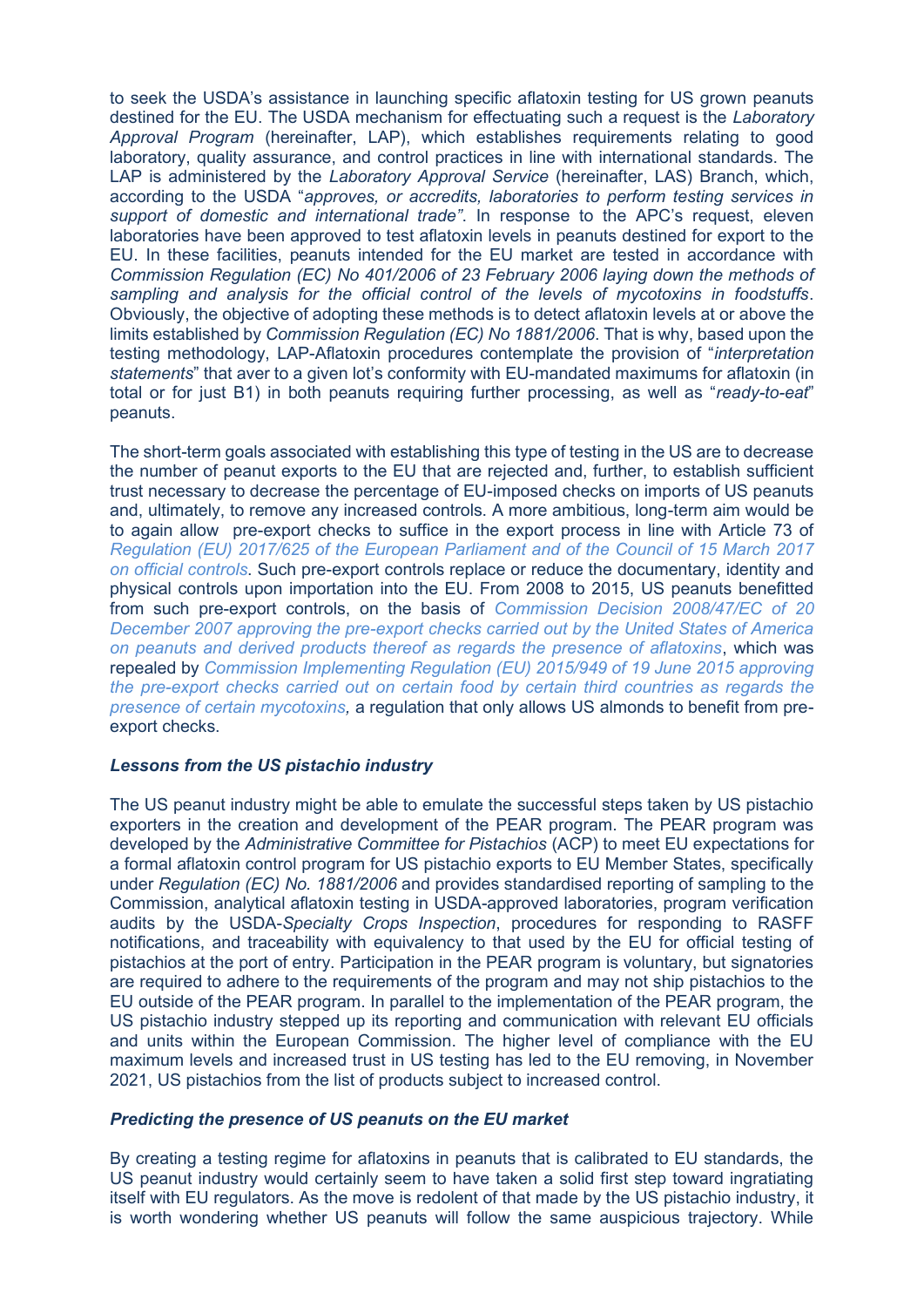market dynamics will help to answer that question, so too will be the degree to which the parties involved can establish and nurture a relationship built upon trust. This, of course, is dependent upon whether US actions are viewed as being made in earnest and in good faith and in whether the EU is willing to reward such efforts in this industry. The recommendation is made that the US peanuts industry drive this process engaging with both US and EU authorities, defining a comprehensive strategy in light of EU requirements, available mechanisms and best practices.

# <span id="page-6-0"></span>**The complex setting of maximum levels of residues for non-authorised pesticides: the case of the fungicide** *mancozeb*

In December 2020, the European Union (hereinafter, EU) decided to not renew the registration of *mancozeb* as an approved plant protection product. *Mancozeb* may still be used throughout the world on fruits and vegetables for import into the EU, provided that the EU maintains maximum residue levels (hereinafter, MRLs) for *mancozeb* in imported produce and goods comply with those MRLs. This article describes the global relevance of *mancozeb*, the rationale for its non-renewal in the EU, and, in more general terms, the procedure to establish relevant MRLs. The review of the MRLs for *mancozeb* happens at a time when France, which currently holds the rotating Presidency of the Council of the EU, urges the EU to take *"better account of global environmental challenges when defining MRLs*", in view of the EU's *Farm to Fork* Strategy towards "*greener*" and more sustainable farming models.

### *The non-renewal of* **mancozeb** *in the EU*

On 14 December 2020, the European Commission adopted *[Commission Implementing](https://eur-lex.europa.eu/legal-content/EN/TXT/?uri=CELEX:32020R2087&qid=1608132304092)  [Regulation \(EU\) 2020/2087 concerning the non-renewal of the approval of the active](https://eur-lex.europa.eu/legal-content/EN/TXT/?uri=CELEX:32020R2087&qid=1608132304092)  [substance mancozeb, in accordance with Regulation \(EC\) No 1107/2009 of the European](https://eur-lex.europa.eu/legal-content/EN/TXT/?uri=CELEX:32020R2087&qid=1608132304092)  [Parliament and of the Council concerning the placing of plant protection products on the market](https://eur-lex.europa.eu/legal-content/EN/TXT/?uri=CELEX:32020R2087&qid=1608132304092)* and, since 4 July 2021, the widely used fungicide *mancozeb* is no longer approved as an active substance in plant protection products in the EU. A fungicide is a specific type of pesticide used to control fungal diseases by inhibiting or killing the causal agent. EU Member States had until 4 July 2021 to withdraw all authorisations for plant protection products containing *mancozeb* and the grace period for EU farmers to use up existing stocks of products containing *mancozeb* ended on 4 January 2022.

The non-renewal of the approval of the active substance *mancozeb* came after the European Food Safety Authority (hereinafter, EFSA) published, on 16 December 2020, the *[Peer review](https://efsa.onlinelibrary.wiley.com/doi/10.2903/j.efsa.2020.5755)  [of the pesticide risk assessment of the active substance](https://efsa.onlinelibrary.wiley.com/doi/10.2903/j.efsa.2020.5755) mancozeb*. In the review, the EFSA identified certain specific concerns, in particular, that "*mancozeb has been classified as toxic for reproduction category 1B and that the new criteria to identify endocrine disrupting properties are met for humans and most likely for non-target organisms*". In addition, the EFSA's peer review "*concluded that the non-dietary exposure estimates exceed the reference values for the representative uses in tomatoes, potatoes, cereals and grapevines*". In simple terms, the EFSA stated that *mancozeb*, which has been used for decades on many fruits, including bananas, and on several vegetables, including carrots, onions and potatoes, was toxic for human health and the environment.

### *Current MRLs for* **mancozeb** *in fruit and vegetables*

For active substances in plant protection products, which are not authorised at the EU level, but are still used internationally, like *mancozeb*, the EU can establish MRLs, also known as "*import tolerances*". Article 3(2)(g) of *[Regulation \(EC\) No 396/2005 of the European Parliament](https://eur-lex.europa.eu/legal-content/EN/ALL/?uri=CELEX%3A32005R0396)  [and of the Council of 23 February 2005 on maximum residue levels of pesticides in or on food](https://eur-lex.europa.eu/legal-content/EN/ALL/?uri=CELEX%3A32005R0396)  [and feed of plant and animal origin](https://eur-lex.europa.eu/legal-content/EN/ALL/?uri=CELEX%3A32005R0396)* defines "*import tolerance*" as "*an MRL set for imported products to meet the needs of international trade where: - The use of the active substance in a plant protection product on a given product is not authorised in the Community for reasons other than public health reasons for the specific product and specific use; or - A different level is appropriate because the existing Community MRL was set for reasons other than public*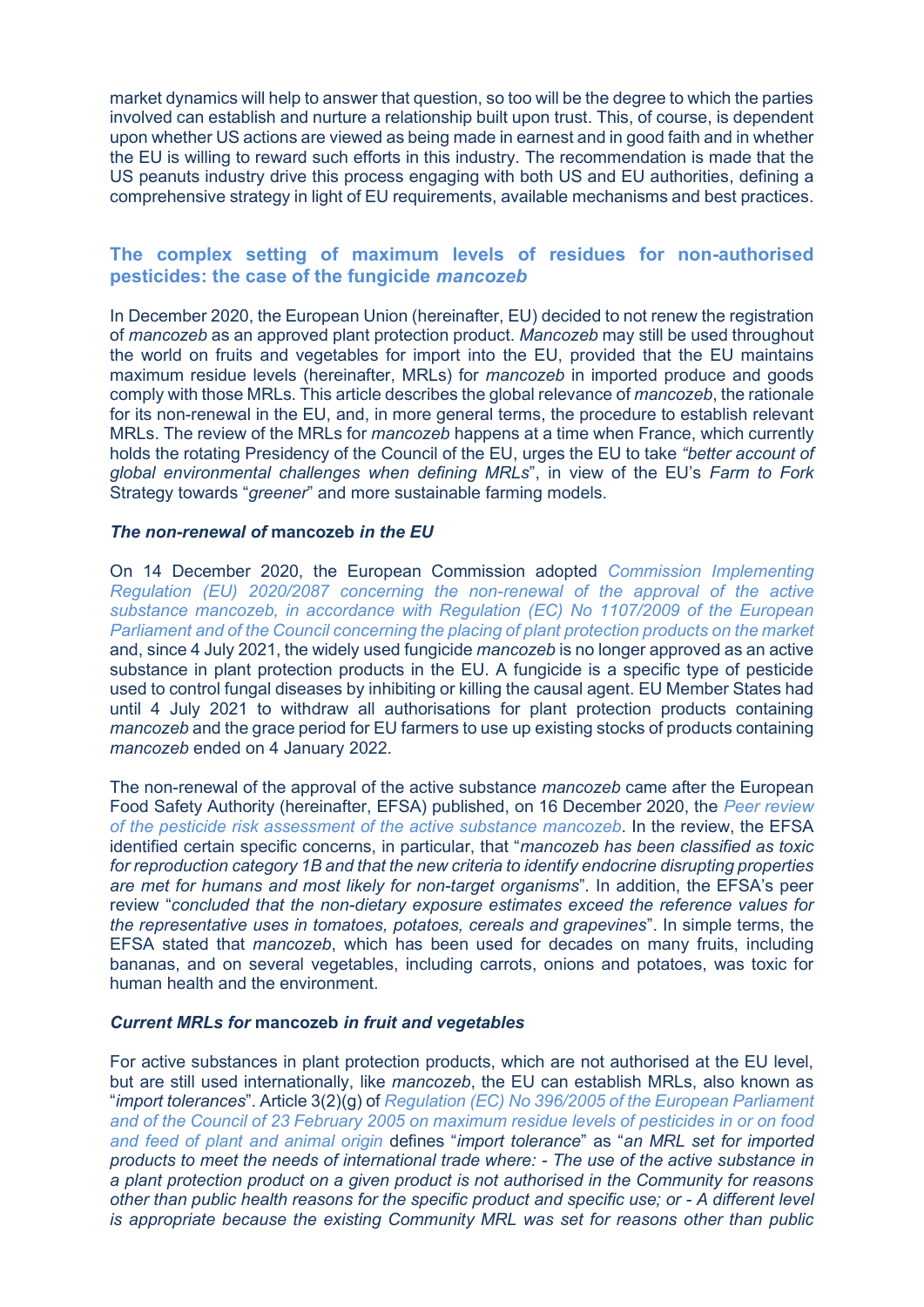*health reasons for the specific product and specific use*". This can be easily seen in the EU pesticides [database.](https://ec.europa.eu/food/plant/pesticides/eu-pesticides-database/mrls/?event=details&pest_res_ids=83&product_ids=&v=1&e=search.pr) According to *[Commission Regulation \(EU\) 2017/171 of 30 January 2017](https://eur-lex.europa.eu/legal-content/EN/TXT/?uri=CELEX%3A32017R0171#:~:text=Commission%20Regulation%20(EU)%202017%2F,%2C%20diethofencarb%2C%20dithiocarbamates%2C%20fluazifop%2D)  [amending Annexes II, III and IV to Regulation \(EC\) No 396/2005 of the European Parliament](https://eur-lex.europa.eu/legal-content/EN/TXT/?uri=CELEX%3A32017R0171#:~:text=Commission%20Regulation%20(EU)%202017%2F,%2C%20diethofencarb%2C%20dithiocarbamates%2C%20fluazifop%2D)  [and of the Council as regards maximum residue levels for aminopyralid, azoxystrobin,](https://eur-lex.europa.eu/legal-content/EN/TXT/?uri=CELEX%3A32017R0171#:~:text=Commission%20Regulation%20(EU)%202017%2F,%2C%20diethofencarb%2C%20dithiocarbamates%2C%20fluazifop%2D)  [cyantraniliprole, cyflufenamid, cyproconazole, diethofencarb, dithiocarbamates, fluazifop-P,](https://eur-lex.europa.eu/legal-content/EN/TXT/?uri=CELEX%3A32017R0171#:~:text=Commission%20Regulation%20(EU)%202017%2F,%2C%20diethofencarb%2C%20dithiocarbamates%2C%20fluazifop%2D)  [fluopyram, haloxyfop, isofetamid, metalaxyl, prohexadione, propaquizafop, pyrimethanil,](https://eur-lex.europa.eu/legal-content/EN/TXT/?uri=CELEX%3A32017R0171#:~:text=Commission%20Regulation%20(EU)%202017%2F,%2C%20diethofencarb%2C%20dithiocarbamates%2C%20fluazifop%2D)  [Trichoderma atroviride strain SC1 and zoxamide in or on certain products](https://eur-lex.europa.eu/legal-content/EN/TXT/?uri=CELEX%3A32017R0171#:~:text=Commission%20Regulation%20(EU)%202017%2F,%2C%20diethofencarb%2C%20dithiocarbamates%2C%20fluazifop%2D)* (mancozeb falls under the group of dithiocarbamates), MRLs for *mancozeb* have been set for numerous fruits and vegetables, including avocados (7 mg/kg), bananas (2 mg/kg), mangoes (2 mg/kg), papayas (7 mg/kg), cranberries (5 mg/kg), potatoes (0.3 mg/kg), onions (1 mg/kg), and carrots (0.2 mg/kg). Where no specific MRL was set, the default value of 0,01 mg/kg (the "*lower limit of analytical determination*" or LOD) laid down in Article 18(1)(b) of *[Regulation \(EC\) No](https://eur-lex.europa.eu/legal-content/EN/ALL/?uri=CELEX%3A32005R0396)  [396/2005](https://eur-lex.europa.eu/legal-content/EN/ALL/?uri=CELEX%3A32005R0396)* applies.

### *The current review of MRLs for active substances*

The review of the existing MRLs for active substances according to Article 12 of *[Regulation](https://eur-lex.europa.eu/legal-content/EN/ALL/?uri=CELEX%3A32005R0396)  [\(EC\) No 396/2005](https://eur-lex.europa.eu/legal-content/EN/ALL/?uri=CELEX%3A32005R0396)* is performed in line with a process agreed to by the European Commission (hereinafter, Commission) and EU Member States in June 2014 and modified in November 2019. [Detailed instructions](https://www.efsa.europa.eu/sites/default/files/topic/01_Work%20instructions%20MRL%20review%20Article%2012.pdf) have been established by the EFSA, which aim at providing clearer advice, defining roles and responsibilities between EU Member States, Rapporteur Member States, EU Reference Laboratories and EFSA, and, most importantly, improving transparency for stakeholders. Within this procedure, the EFSA is currently reviewing the MRLs for the active substance *mancozeb*. On the basis of this review, the Commission will then decide whether to lower the MRLs of mancozeb allowed in imported produce. According to the *[Overview of the](https://www.efsa.europa.eu/sites/default/files/pesticides-MRL-review-progress-report.pdf)  [MRL review progress under Article 12 of Regulation \(EC\) No 396/2005](https://www.efsa.europa.eu/sites/default/files/pesticides-MRL-review-progress-report.pdf)*, the EFSA's reasoned opinion on *mancozeb* is to be published by the end of April 2022. The opinion is expected to assess risks to consumers from *mancozeb* residues in imported food. According to a Report by the US Department of Agriculture's (USDA) Foreign Agricultural Service (FAS) on *[Mancozeb Non-Renewal and MRL Review](https://apps.fas.usda.gov/newgainapi/api/Report/DownloadReportByFileName?fileName=Mancozeb%20Non-Renewal%20and%20MRL%20Review%20%20%20%20%20_Brussels%20USEU_European%20Union_12-14-2020)*, "*unlike the EU's pesticide review process, the EU MRL review process subjects substances to a risk analysis process that not only considers potential hazard criteria, but also the associated exposures and risks*".

# *The EU's Farm to Fork strategy and "Mirror clauses"*

The Commission announced in the EU's *[Farm to Fork Strategy](https://eur-lex.europa.eu/legal-content/EN/TXT/?uri=CELEX:52020DC0381)* the need to make food production systems more sustainable and stated that it would "*take additional action to reduce the overall use and risk of chemical pesticides by 50% and the use of more hazardous pesticides 13 by 50% by 2030*". The non-renewal of the widely used fungicide *mancozeb*, which appears to be crucial for main banana supplying countries, and the setting of the respective MRLs, has been called "*a first test of how far the EU is willing to go to make food production systems more sustainable*", reducing the overall use and risk of pesticides considered harmful to health and the environment.

This occurs at a time when France's Presidency of the Council of the EU announced, in the document *[Strengthening coherence between the Green Deal, the CAP and trade policy to](https://data.consilium.europa.eu/doc/document/ST-5887-2022-INIT/en/pdf)  [support the transition towards sustainable food systems](https://data.consilium.europa.eu/doc/document/ST-5887-2022-INIT/en/pdf)* of 21 February 2022, its proposal on "*mirror clauses*". In simple terms, "*mirror clauses*" aim at ensuring "*that imported products are subject to the manufacturing standards in force within the EU*" (see *Trade Perspectives*, [Issue](http://www.fratinivergano.eu/en/14-february-2022/#_Discussion_on_reciprocal)  [No. 3 of 14 February 2022\)](http://www.fratinivergano.eu/en/14-february-2022/#_Discussion_on_reciprocal). In the context of MRLs, France indicated its intention to put an end to double standards for food produced in the EU and in third countries, which permit that food or feed containing residues of substances like *mancozeb* that are prohibited in the EU, can be legally placed on the EU market, as long as the MRLs are complied with. This prompted France to insist that the EU should take *"better account of global environmental challenges when defining MRLs*".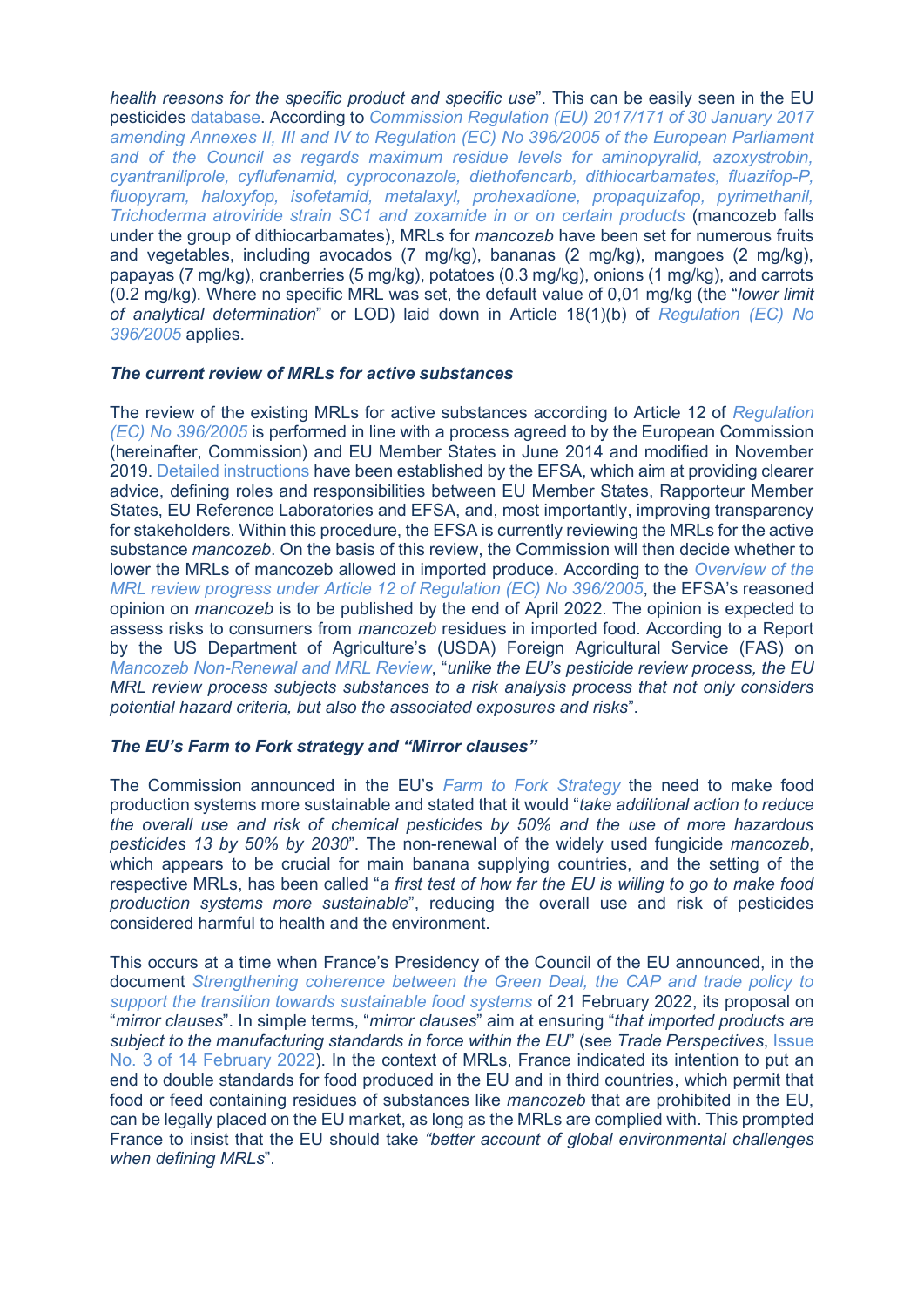# *The relevance of* **mancozeb** *in banana trade*

*Mancozeb* is one of the most commonly used fungicides in the world. According to the USDA, *mancozeb* is also key to many strategic crops imported into the EU. For example, fungicides like *mancozeb* are routinely used in commercial banana plantations to control the fungal diseases *Black Sigatoka* and *Sigatoka leaf spot* (yellow Sigatoka), which can devastate banana harvests. According to media reports, industry representatives claim that "*if the Mancozeb MRLs for bananas become unacceptably low, the imports from African, Caribbean, Pacific, South and Central American countries and thus the availability of bananas in the EU, will be critically impacted. There is no alternative pesticide to Mancozeb for the exporting countries and substantial production without proper fungal disease control is not possible there, due to the Black Sigatoka fungus that can destroy more than 50% of the plant yield*".

It also appears that the bananas and crop protection industries have so far not sufficiently invested in the approval of fungicides as effective as *mancozeb*. Consider, in this respect, the *Cavendish* bananas variety, which is virtually the only kind of banana traded internationally. *Cavendish* bananas are suitable for large monoculture banana plantations. However, they are also susceptible to fungal diseases like *Black Sigatoka*, which has to be controlled through the use of products like *mancozeb*. Ultimately, while there may be a degree of justified frustration at the insufficient investment made by the banana industry in finding alternative fungicides that are as effective as, but less dangerous than, *mancozeb*, there must likewise be a proper appreciation for the market impact of banning (or severely curtailing) its presence in the EU market in terms of the MRLs on imported produce.

# *Outlook*

The setting of MRLs for *mancozeb* in imported produce may indeed show how far the EU is willing to go to make food production systems more sustainable by reducing the overall use and risk of pesticides considered harmful to health and the environment, and avoiding double standards for products produced in the EU and in third countries. For example, If the EU were to adopt more stringent MRLs for bananas, this may inevitably lead to a lack of banana supply and a significant increase in prices for the limited supply of one of Europe's most favoured fruits. Overall, it appears that the current banana production model in large monoculture plantations, which depend on fungicides like *mancozeb*, may indeed no longer be sustainable, but any transition to alternative fungicides would have to be gradual and properly regulated and assisted, so as not to result overnight in trade barriers and devastating effects, especially on developing countries.

# <span id="page-8-0"></span>**Recently adopted EU legislation**

### **Trade Law**

- *[Commission Implementing Regulation \(EU\) 2022/479 of 24](https://eur-lex.europa.eu/legal-content/EN/AUTO/?uri=uriserv:OJ.L_.2022.098.01.0057.01.ENG&toc=OJ:L:2022:098:TOC) March 2022 amending [Annexes V and XIV to Implementing Regulation \(EU\) 2021/404 as regards the entries](https://eur-lex.europa.eu/legal-content/EN/AUTO/?uri=uriserv:OJ.L_.2022.098.01.0057.01.ENG&toc=OJ:L:2022:098:TOC)  [for the United Kingdom and the United States in the lists of third countries authorised](https://eur-lex.europa.eu/legal-content/EN/AUTO/?uri=uriserv:OJ.L_.2022.098.01.0057.01.ENG&toc=OJ:L:2022:098:TOC)  [for the entry into the Union of consignments of poultry, germinal products of poultry and](https://eur-lex.europa.eu/legal-content/EN/AUTO/?uri=uriserv:OJ.L_.2022.098.01.0057.01.ENG&toc=OJ:L:2022:098:TOC)  [fresh meat of poultry and game birds](https://eur-lex.europa.eu/legal-content/EN/AUTO/?uri=uriserv:OJ.L_.2022.098.01.0057.01.ENG&toc=OJ:L:2022:098:TOC) ( [1 \)](https://eur-lex.europa.eu/legal-content/EN/TXT/?uri=OJ:L:2022:098:TOC#TN1)*
- *[Council Decision \(EU\) 2022/481 of 22 March 2022 on the position to be taken on behalf](https://eur-lex.europa.eu/legal-content/EN/TXT/?uri=uriserv%3AOJ.L_.2022.098.01.0076.01.ENG&toc=OJ%3AL%3A2022%3A098%3ATOC)  [of the European Union within the General Council of the World Trade Organization as](https://eur-lex.europa.eu/legal-content/EN/TXT/?uri=uriserv%3AOJ.L_.2022.098.01.0076.01.ENG&toc=OJ%3AL%3A2022%3A098%3ATOC)  [regards the adoption of a decision on the review of the Understanding on Tariff Rate](https://eur-lex.europa.eu/legal-content/EN/TXT/?uri=uriserv%3AOJ.L_.2022.098.01.0076.01.ENG&toc=OJ%3AL%3A2022%3A098%3ATOC)  Quota Administration [Provisions of Agricultural Products](https://eur-lex.europa.eu/legal-content/EN/TXT/?uri=uriserv%3AOJ.L_.2022.098.01.0076.01.ENG&toc=OJ%3AL%3A2022%3A098%3ATOC)*